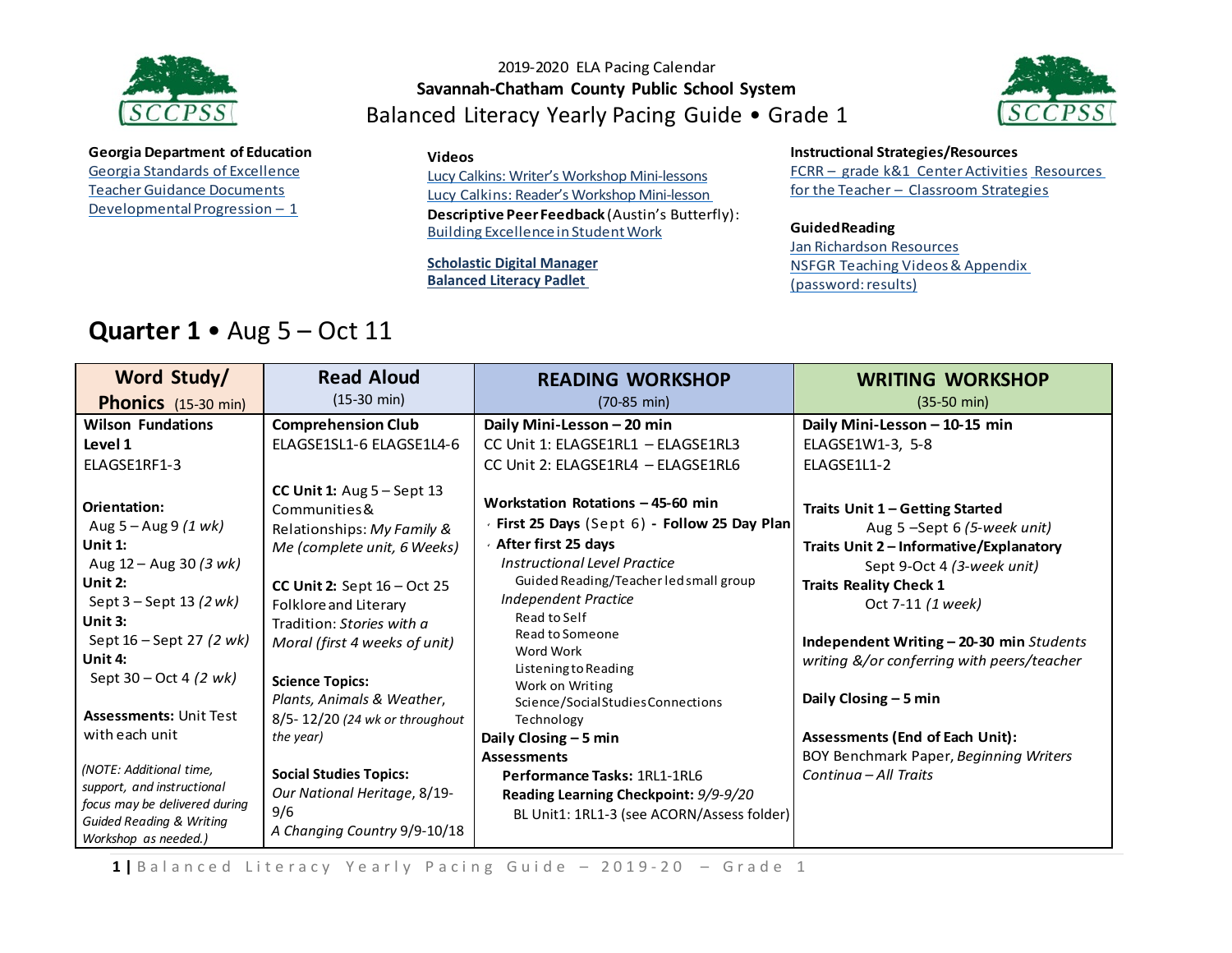

2019-2020 ELA Pacing Calendar **Savannah-Chatham County Public School System** Balanced Literacy Pacing Guide • Grade 1



### **Quarter 2** • Oct 14 – Dec 20

| Word Study/<br><b>Phonics</b><br>$(15-30 \text{ min})$                                                                                                                             | <b>Read Aloud</b><br>$(15-30 \text{ min})$                                                                                                                                              | <b>READING WORKSHOP</b><br>$(70-85 \text{ min})$                                                                                                                                                                                                                                        | <b>WRITING WORKSHOP</b><br>$(35-50 \text{ min})$                                                                                                                                                                                                                              |
|------------------------------------------------------------------------------------------------------------------------------------------------------------------------------------|-----------------------------------------------------------------------------------------------------------------------------------------------------------------------------------------|-----------------------------------------------------------------------------------------------------------------------------------------------------------------------------------------------------------------------------------------------------------------------------------------|-------------------------------------------------------------------------------------------------------------------------------------------------------------------------------------------------------------------------------------------------------------------------------|
| <b>Wilson Fundations</b><br>Level 1<br>ELAGSE1RF1-3<br><b>Review/Remediate</b><br>Oct 14-Oct 18 (1 wk)<br>Unit 5:<br>Oct $21 - Oct 25 (1 wk)$<br>Unit 6:<br>Oct 28 - Nov 15 (3 wk) | <b>Comprehension Club</b><br>ELAGSE1SL1-6<br>ELAGSE1L4-6<br>CC Unit 2: Sept $16 - Oct$ 25<br>Folklore and Literary<br>Tradition: Stories with a<br>Moral (remaining 2 weeks<br>of unit) | Daily Mini-Lesson - 20 min<br>CC Unit 2: ELAGSE1RL7 - ELAGSE1RL9<br>CC Unit 3: ELAGSE1RI1 - ELAGSE1RI3<br>Workstation Rotations - 45-60 min<br><b>Instructional Level Practice</b><br>Guided Reading/Teacher led small group<br>Independent Practice<br>Read to Self<br>Read to Someone | Daily Mini-Lesson - 10-15 min<br>ELAGSE1W1-3, 5-8<br>ELAGSE1L1-2<br>Traits Unit 3 - Narrative: Oct 14 - Nov 1<br>(3-week unit)<br>Traits Reality Check 2: Nov $4 -$ Nov 8<br>$(1$ week)<br>Traits Unit 4 - Informative/Explanatory:<br>Nov $11 - \text{Dec } 6$ (3-week unit) |
| Unit 7:<br>Nov 18 - Dec 13 (3 wk)<br><b>Review/Remediate</b><br>Dec $16 - Dec 20$ (1 wk)<br><b>Assessments: Unit Test</b>                                                          | CC Unit 3: Oct $28 - Dec 20$<br>Living Things: Strong and<br>Healthy (complete unit, 6<br>weeks)<br><b>Science Topics:</b><br>Plants, Animals & Weather,                                | Word Work<br>Listening to Reading<br>Work on Writing<br>Science/Social Studies Connections<br>Technology<br>Daily Closing - 5 min                                                                                                                                                       | <b>Traits Reality Check 3:</b><br>Dec 9 - Dec 20 (2 week)<br>Independent Writing - 20-30 min<br>Students writing &/or conferring with<br>peers/teacher                                                                                                                        |
| with each unit<br>(NOTE: Additional time,<br>support, and instructional<br>focus may be delivered<br>during Guided Reading &<br>Writing Workshop as<br>needed.)                    | 8/5 - 12/20 (24 wk or<br>throughout the year)<br><b>Social Studies Topics:</b><br>A Changing Country 9/10-<br>10/18<br>Inventors in the United<br>States 10/21 - 12/20                  | <b>Assessments:</b><br>Performance Tasks: 1RL7-1RL9; 1RI1-1RI3<br><b>Reading Learning Checkpoint:</b><br>BL Unit2: RL4-9 - 10/21-11/1<br>BL Unit3: RI1-3 - 12/9-12/20<br>(see ACORN/Assessment folder)                                                                                  | Daily Closing - 5 min<br>Assessments (End of Each Unit): Beginning<br>Writers Continua - All Traits                                                                                                                                                                           |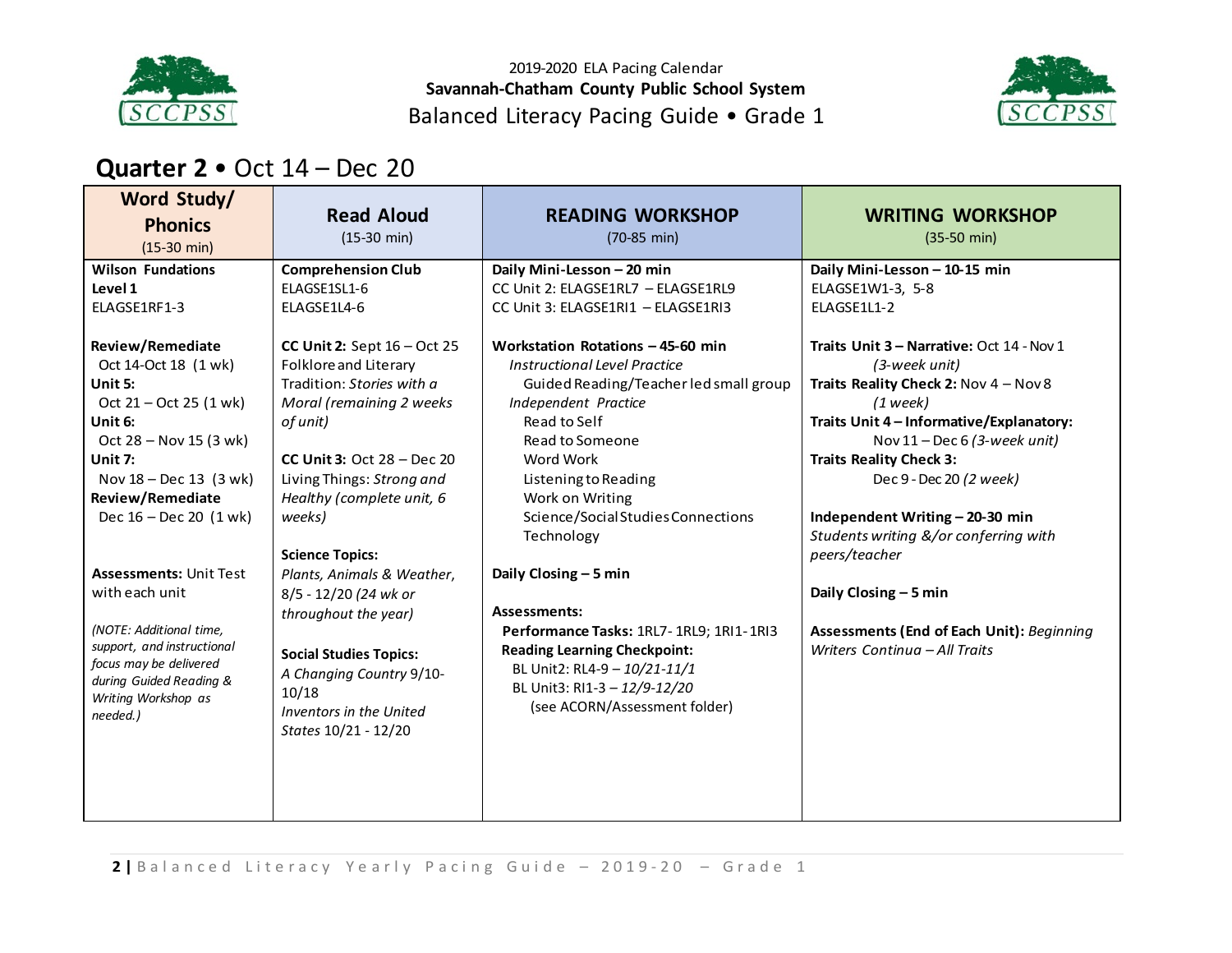

2019-2020 ELA Pacing Calendar **Savannah-Chatham County Public School System** Balanced Literacy Pacing Guide • Grade 1



## **Quarter 3** • Jan 7 – Mar 13

| Word Study/<br><b>Phonics</b><br>$(15-30 \text{ min})$                                                                                                                                                       | <b>Read Aloud</b><br>$(15-30 \text{ min})$                                                                                                                                                                                                  | <b>READING WORKSHOP</b><br>(70-85 min)                                                                                                                                                                                                                                                    | <b>WRITING WORKSHOP</b><br>$(35-50 \text{ min})$                                                                                                                                                                                                                                                                                                |
|--------------------------------------------------------------------------------------------------------------------------------------------------------------------------------------------------------------|---------------------------------------------------------------------------------------------------------------------------------------------------------------------------------------------------------------------------------------------|-------------------------------------------------------------------------------------------------------------------------------------------------------------------------------------------------------------------------------------------------------------------------------------------|-------------------------------------------------------------------------------------------------------------------------------------------------------------------------------------------------------------------------------------------------------------------------------------------------------------------------------------------------|
| <b>Wilson Fundations</b><br>Level 1<br>ELAGSE1RF1-3                                                                                                                                                          | <b>Comprehension Club</b><br>ELAGSE1SL1-6<br>ELAGSE1L4-6                                                                                                                                                                                    | Daily Mini-Lesson - 20 min<br>CC Unit 5: ELAGSE1RI4 - ELAGSE1RI9<br>CC Unit 4: ELAGSE1RL1 - ELAGSE1RL3                                                                                                                                                                                    | Daily Mini-Lesson - 10-15 min<br>ELAGSE1W1-3, 5-8<br><b>ELAGSE1L1-2</b>                                                                                                                                                                                                                                                                         |
| Unit 8:<br>Jan 7 - Jan 17 (2 wk)<br>Unit 9:<br>Jan $21 -$ Jan $31(2 \text{ wk})$<br><b>Unit 10:</b><br>$Feb 3 - Feb 21 (3 wk)$<br><b>Unit 11:</b><br>Feb 24 - Mar 13 (3 wk)<br><b>Assessments: Unit Test</b> | CC Unit 5: Jan $7$ – Feb 21<br>Inspired by True Stories: It<br>Happened to Me<br>(complete unit, 7 Weeks)<br>CC Unit 4: Feb $24 -$ Apr 10<br>A Sense of Self: Taking<br>Responsibility<br>(first 3 weeks of unit)<br><b>Science Topics:</b> | Workstation Rotations - 45-60 min<br><b>Instructional Level Practice</b><br>Guided Reading/Teacher led small group<br>Independent Practice<br>Read to Self<br>Read to Someone<br>Word Work<br>Listening to Reading<br>Work on Writing<br>Science/Social Studies Connections<br>Technology | Traits Unit $5 -$ Narrative: Jan $7 -$ Jan 24<br>(3 week unit)<br>Traits Reality Check 4: Jan 27 - Jan 31<br>$(1$ week)<br>Traits Unit 6 - Informative/Explanatory:<br>Feb $3 -$ Feb 21 (3 week unit)<br>Traits Reality Check 5: Feb 24 - Feb 28<br>$(1$ week)<br>Traits Unit $7 -$ Narrative: Mar $2 -$ Mar 13<br>(weeks 1 & 2 of 3 week unit) |
| with each unit<br>(NOTE: Additional time,<br>support, and instructional<br>focus may be delivered<br>during Guided Reading &<br>Writing Workshop as<br>needed.)                                              | Light & Sound, 1/7-3/13<br>Plants, Animals & Weather,<br>8/8-12/20 (24 wk or<br>throughout the year)<br><b>Social Studies Topics:</b><br>Community Helpers, 1/3-3/13                                                                        | Daily Closing - 5 min<br><b>Assessments:</b><br>Performance Tasks: 1RI4 - 1RI9; 1RL1-1RL3<br><b>Reading Learning Checkpoint:</b><br>BL Unit5: RI4-9 - 2/17-2-28<br>(see ACORN/Assessment folder)                                                                                          | Independent Writing - 20-30 min<br>Students writing &/or conferring with<br>peers/teacher<br>Daily Closing $-5$ min<br><b>Assessments (End of Each Unit):</b><br>MOY Benchmark Paper, Beginning Writers<br>Continua - All Traits                                                                                                                |